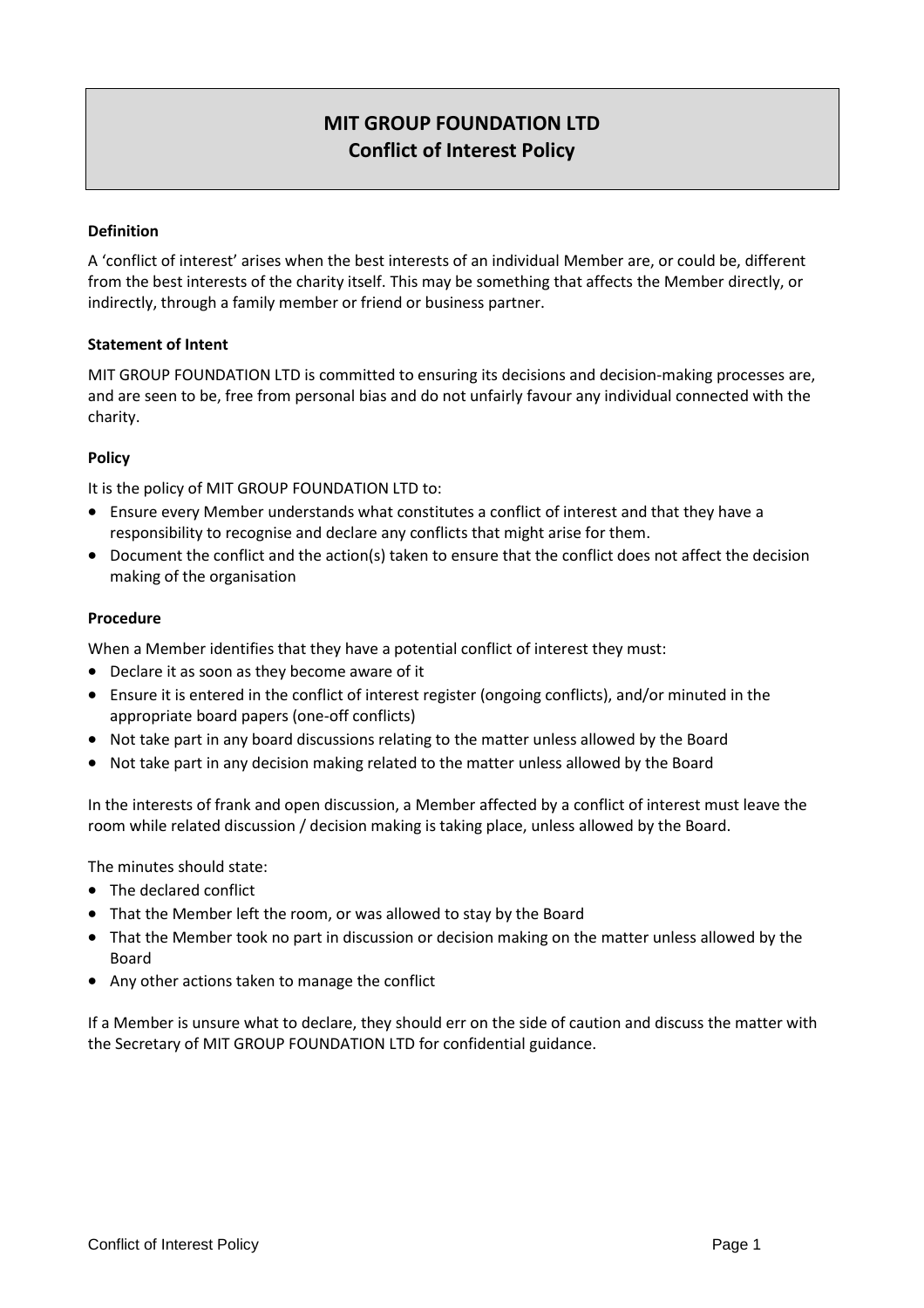# **MIT GROUP FOUNDATION LTD Conflict of Interest Policy – General Guidance for Members**

### **What is a Conflict of Interest?**

A 'conflict of interest' arises when the best interests of an individual Member are, or could be, different from the best interests of the charity itself.

This may be something that affects the Member directly, for example:

*A Member owns a building company which is currently a little short on work, and the charity needs some building work done.* 

*As an individual, the Member would like the work to be given to her company, but as a Member she has a responsibility to choose the best company for the job – which might or might not be her own company.*

Or it may be something that affects the Member indirectly, through a family member or friend or business partner, for example:

*The charity is offering a new play scheme for children with disabilities, but the number of places available is very limited. One of the Members has a disabled nephew who would very much like to take part in the new scheme.*

*As an individual, the Member would like his nephew to be given a place on the scheme, but as a Member he has a responsibility to make sure the places are offered on a fair basis to those that need them most – which might or might not include his nephew.*

Conflicts of interest may be ongoing, for example a Member who is related to a service user or who is also a Member for another local organisation or grant-maker; or they may be one-off, for example awarding a one-off contract.

A 'conflict of loyalty' is a particular kind of conflict of interest where the duties the Member owes to another body or organisation are, or could be, in conflict with the duties the Member owes to the charity.

For example:

*A Member sits on two different Member boards and both organisations are planning to apply for the same funding opportunity which is competitive and which only one organisation can win.*

In some cases, an ongoing conflict may affect a Member's ability to participate in decisions so often or so much, that it is impractical for the Member to continue in post (or to accept the post of Member in the first place).

### **What is a Member's Duty?**

Members must put the best interests of the charity first and to safeguard the assets and reputation of the charity.

Members in a charity which is also a Company, additionally have a duty to avoid conflicts of interest.

By law, Members must not receive any benefit from their charity, either directly for themselves, or indirectly for friends and family, in return for any service they provide to the charity unless they have express legal authority to do so. Express legal authority may be contained in the charity's governing document or on rare occasions come from the ACNC or Courts.